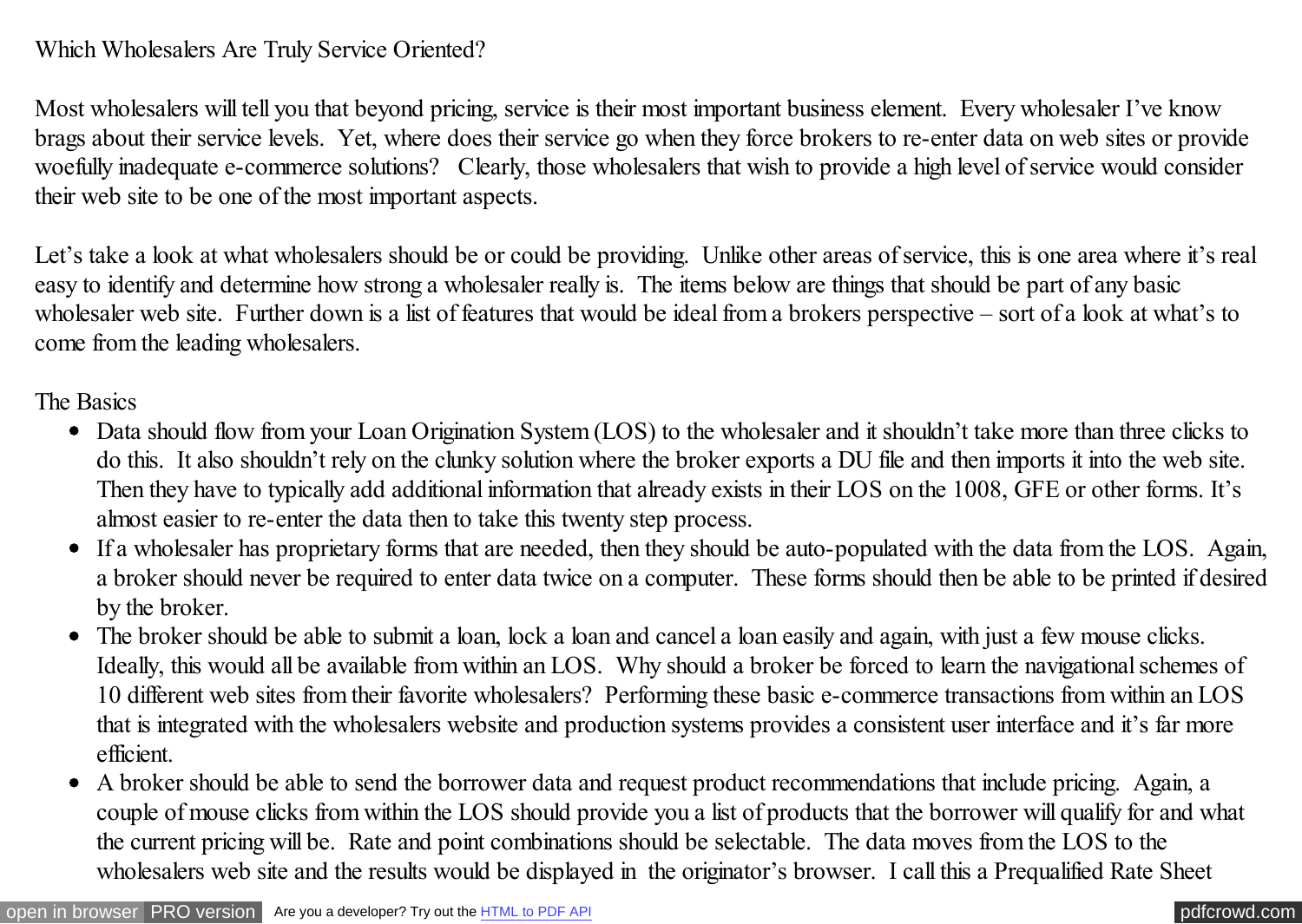(PRS).

- Related to the above, the wholesalers guidelines should be easily accessible and more importantly, each product detail should  $\bullet$ have hyperlinks to allow you drill down on all of the borrower requirements. In short, the prequal above should allow for greater depth of detail with links to the wholesalers guidelines.
- Loan status should be available that would tell you where the loan is at the wholesaler, days to expected close, price lock information, any conditions remain, etc. A broker should be able to see every important detail of a loan with one comprehensive screen.
- The broker should be able to see who is working on the loan and be provided email hot links for each employee of the wholesaler that is involved in helping close the loan.

You might be surprised by this list of basics as many wholesaler do not offer many of these features. This list should be a wake-up call for many wholesalers and they should be getting on the bandwagon. If your wholesalers aren't offering these solutions perhaps it's worth looking at a wholesaler that is interested in saving you time and money and helping you provide winning service to your clients. There are a few that offer all of these.

The list below are those areas that are a little more longer term and what we can all hope for. Only a few wholesalers might offer one or two of these and some aren't available anywhere (yet!).

- As each condition is signed off by the underwriter it should be immediately available for viewing. The broker should have the option of being ingimmediately notified at least by email on major conditions. Ideally, each condition and the subsequent signoffs should be sent to the LOS's condition database so that all details of a given loan when viewed, are up to date and in one place. A broker shouldn't be forced to go to a web site to get loan status. The standard loan status features inside every LOS should be fed the data by the wholesalers e-commerce engine.
- A PRS should be available from most every wholesaler and a broker should be able to go down a list of wholesalers and  $\bullet$ request a PRS from each. Further, they should be in such a format that they can be presented directly to the consumer and any pricing would include the brokers desired overage. Wholesalers should help create the presentation materials that brokers need to give to consumers. This also allows wholesalers to present their products in the best light possible.
- With the new Internet training tools available like WebEx, wholesalers should offer training for the brokers staff on how to be most efficient when using the technology solutions available from the wholesalers. Wholesalers should help the brokers staff be more efficient which sometimes requires training.